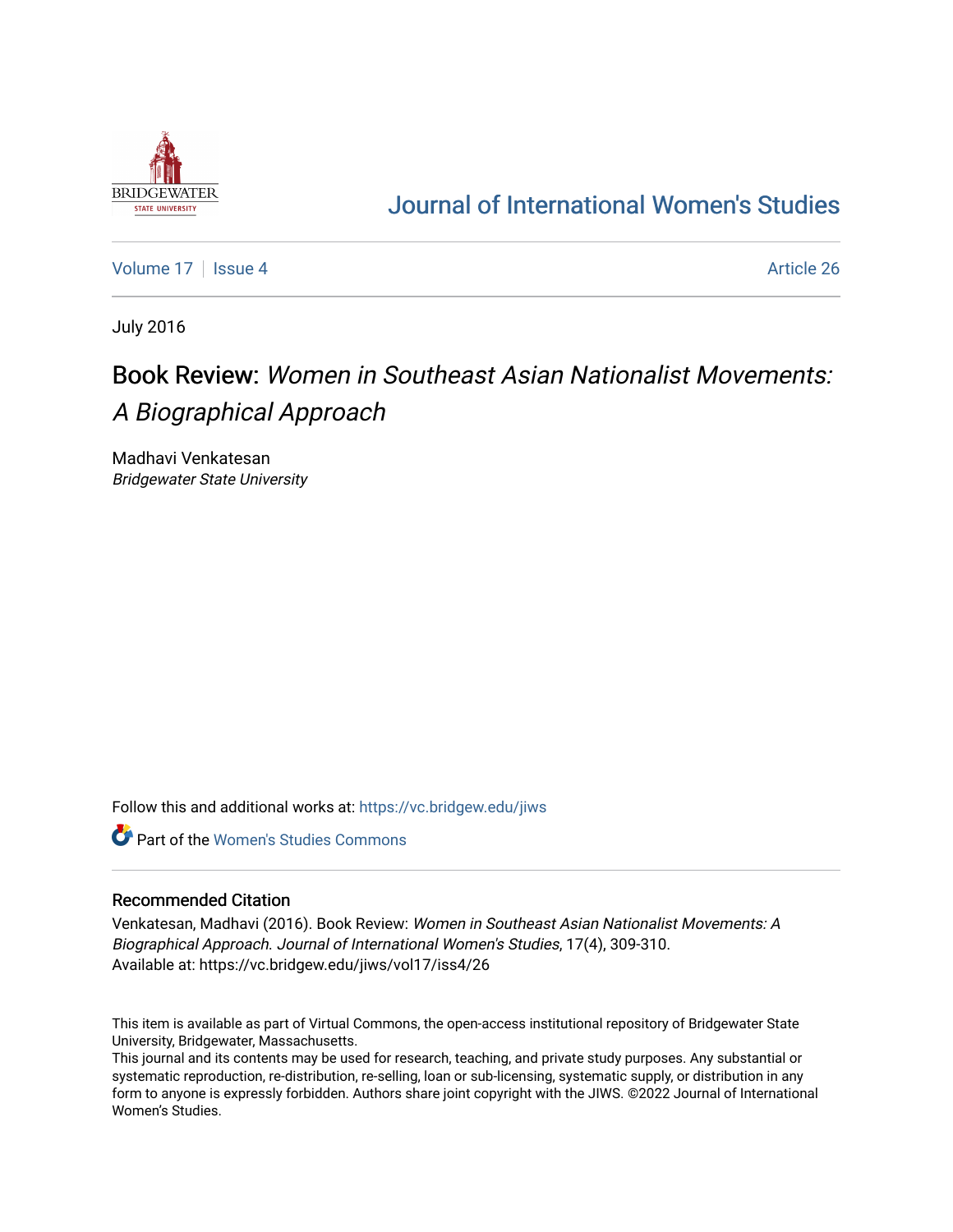#### Venkatesan: Book Review

This journal and its contents may be used for research, teaching and private study purposes. Any substantial or systematic reproduction, re-distribution, re-selling, loan or sub-licensing, systematic supply or distribution in any form to anyone is expressly forbidden. ©2016 Journal of International Women's Studies.

### *Women in Southeast Asian Nationalist Movements: A Biographical Approach*  **Blackburn, Susan & Ting, Helen (Eds.). 20130 National University of Singapore Press: Singapore. 133 pages. ISBN: 978-9971-69-674-0. \$38.00. Paperback.**

By Madhavi Venkatesan<sup>1</sup>

*Women in Southeast Asian Nationalist Movements: A Biographical Approach* is a compilation of biographies of women engaged in leadership positions within country-specific nationalist movements, included are: Burma, Vietnam, Indonesia, Philippines, Malaysia, Laos, and Timor-Leste. Each chapter provides a biographical sketch of a woman or women who dedicated their efforts to promote nationalism and independence from colonial rule. On the surface the value of the text may not garner the significance of its objective. However, in evaluating the purpose and seemingly simple contribution, the life stories included promote an evolution of perspective through the mere animation of the individuals, cultures and national identities that have been masked in stereotype by dominant and colonizing nations. This book is a contribution to enlarging perception and thereby encouraging an understanding of the common interest in autonomy across groups and nations. In highlighting the sacrifices that have been made by fringe to popular nationalist organizations the text weaves a common thread across time. The focus on women is crafted to promote the holistic nature of nationalist movements and establishes a balanced approach that enables a realistic understanding of sacrifice and desire for self-rule consistent with the concept of nationalism itself.

Editors Blackburn and Ting, note that the purpose and method of approaching the compilation was to focus on the gender contribution and this was best enabled by biographical sketches. For this reason, depiction of the women included in the text focuses on their personal story, contribution and sacrifice with respect to their participation in nationalism. Further, the discussions provided are focused on increasing understanding as to why in an area of the world where women have held a more prominent role in community and family life have there been observable limitations to the attainment of more significant political position and fundamentally power.

The text follows a chronology starting with the 1920s through the early twenty-first century. The first chapter depicts the life and contributions of Daw San in Burma. San was inspired by the India nationalism movement and used her position as a writer to contribute to the nationalism movement in Burma, which was to lead to an independent Burma in 1948. Interestingly, though well known as a journalist, little official recognition was ever given to her for her efforts. This latter characteristic is a repeated attribute of the legacies of other women highlighted in the text.

The second chapter focuses on the contributions of Nguyen Thi Giang in Vietnam. The circumstances of her position, nationalist affiliation and limited surviving detail, much of which is attributable to the pen of French colonial rule, are all limitations to the robustness of the biography assembled. Nonetheless, the depiction of her character was assembled and surfaces in the writing of Micheline Lessard.

The third chapter is based on the Indonesian national movement and Suyatin Kartowiyono, for whom more information is available relative to Giang yet recognition remains forthcoming in

 $\overline{a}$ 

1

309

<sup>&</sup>lt;sup>1</sup> Assistant Professor, Department of Economics, Bridgewater State University. **mvenkatesan@bridgew.edu**